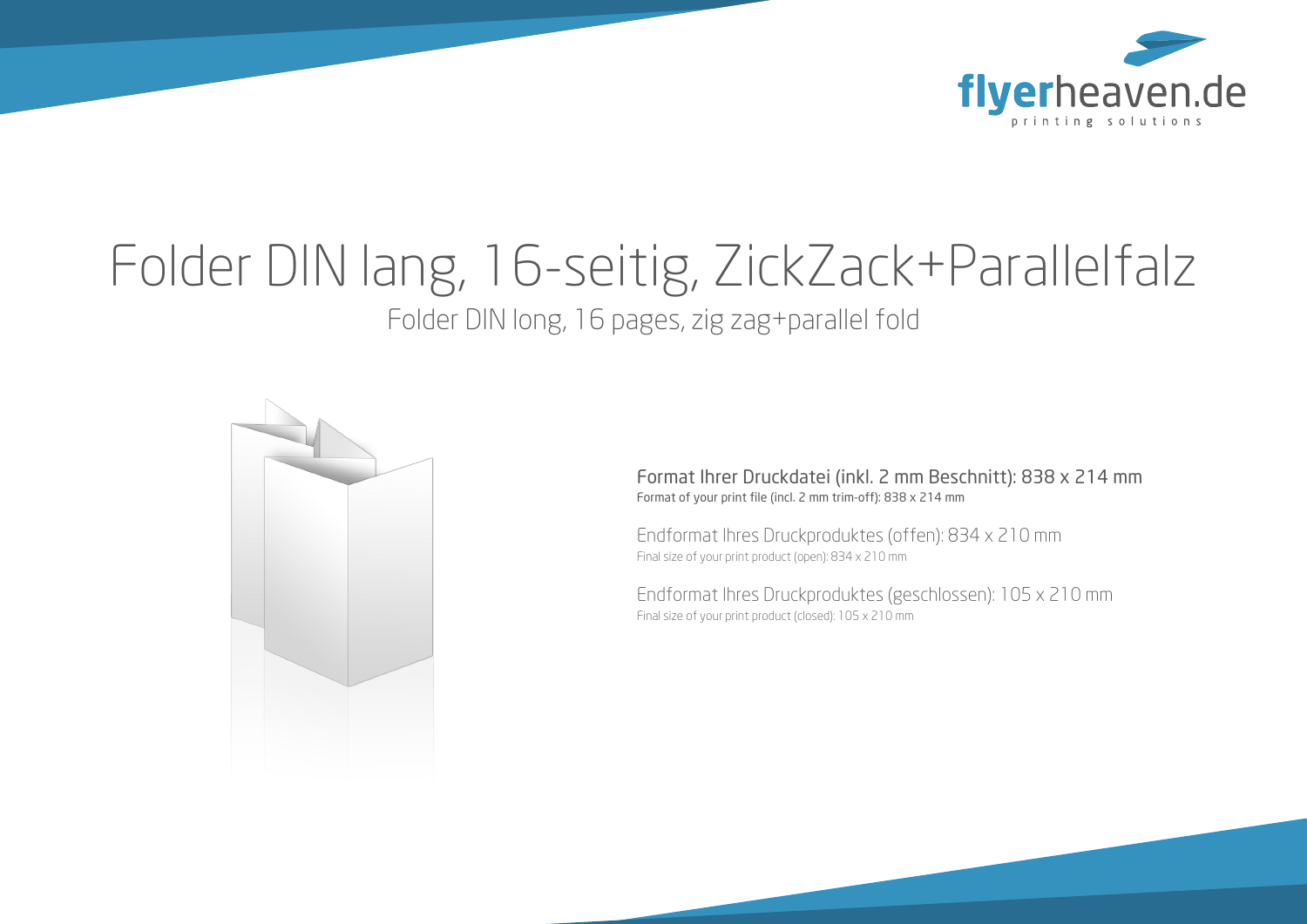

## Außenseite // Outside page



#### Legende // key

Beschnittzugabe 2 mm // Trim-off 2 mm



Gestaltungsfläche //Design area

Beispielhafte Textplatzierung inkl. 2 mm Sicherheitsabstand zu Beschnitt- und Falzkanten // Exemplary text positioning with 2 mm safety margin to trim and fold edges

### Falzansicht // Folding view



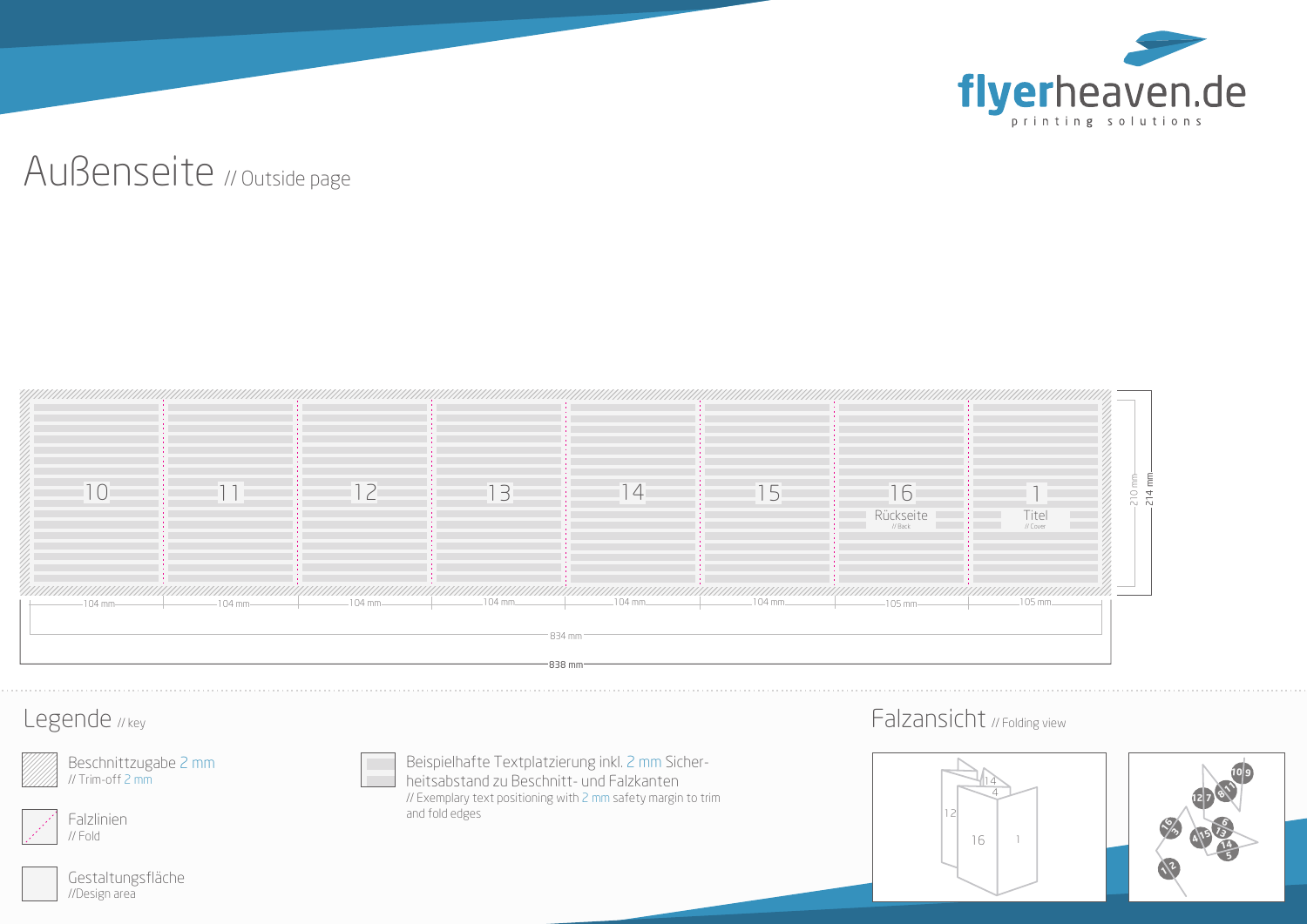

## Innenseite // Inside page



#### Legende // key

Beschnittzugabe 2 mm // Trim-off 2 mm



Gestaltungsfläche //Design area

Beispielhafte Textplatzierung inkl. 2 mm Sicherheitsabstand zu Beschnitt- und Falzkanten // Exemplary text positioning with 2 mm safety margin to trim and fold edges